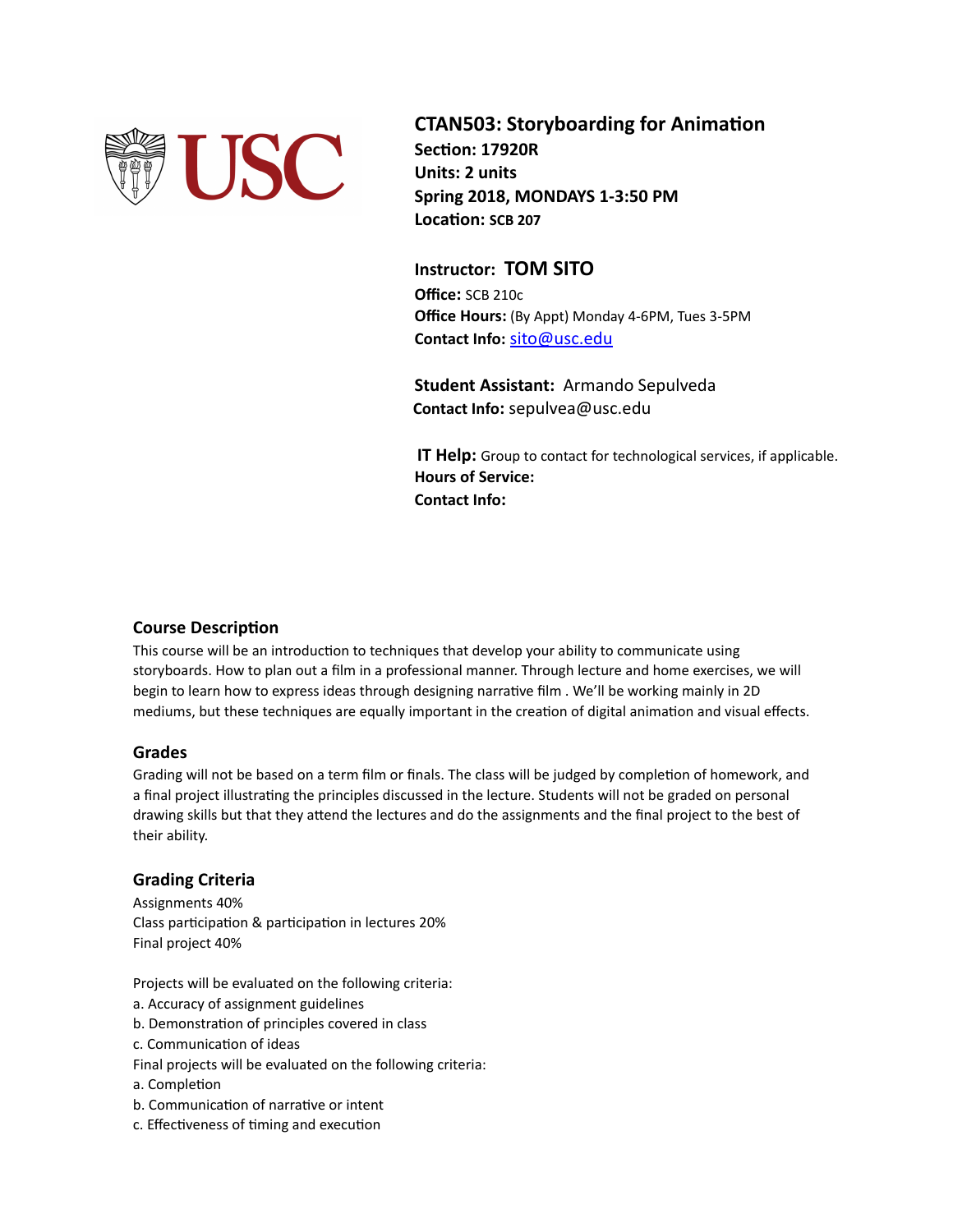### **Electronic Media in Class**

You can use your phones, tablets and other devices, but please keep them focused on classwork, not social media.

#### **Blackboard and Google Drive:**

Assignment instructions, video links, support material will be made available on Blackboard and the class Google Drive folder.

#### **Supplies**

Paper, Storyboard software such as Toonboom Storyboard Pro, Harmony, TV Paint, or Photoshop, Sketcher, art supplies (pencils and erasers, etc.) . Throughout the course you will need to store your assignments for review, either in a Google group folder, or on a USB drive.

#### **Required Text**

Film Directing Shot by Shot, by Steven d. Katz. Michael Weiss Productions. 1991 Prepare to Board, by Nancy Beiman, Focal Press

----------------------------

# **Course Schedule:**

 WEEK 1: 8/23/2021- Introduction to the course. Storytelling throughout history. Categories in storyboarding in film. production. The Reading: Katz Pg 23-24

 WEEK 2: 8/30/21- The Grammar of Storyboard I. Why it is not a comic book. Reading: Katz Chapter 6, Beiman Pg 23 9/6/21- No Classes Labor Day

 WEEK 3: 9/13/21- The Grammar of Storyboard II. Rendering, technique. Reading: Katz Chap 21

 WEEK 4: 9/20/21- Layout, Staging. Controlling the eye of the audience. Read: Katz Pg 64-72

 WEEK 5: 9/27/21- Story as Written Word. Scripts, Treatments, Working with a Writer. Read: Katz 105-113, Beiman Chap 4, Wilson Pg 42.

 WEEK 6: 10/04/21- What is Visual Development? Working with Production Design, Art Direction, Research.

Read: Katz Chapter 2.

 WEEK 7: 10/11/21- Live Action Boarding. Differences and Similarities with Animation Boards. Read: Katz pg 337 Appendix

2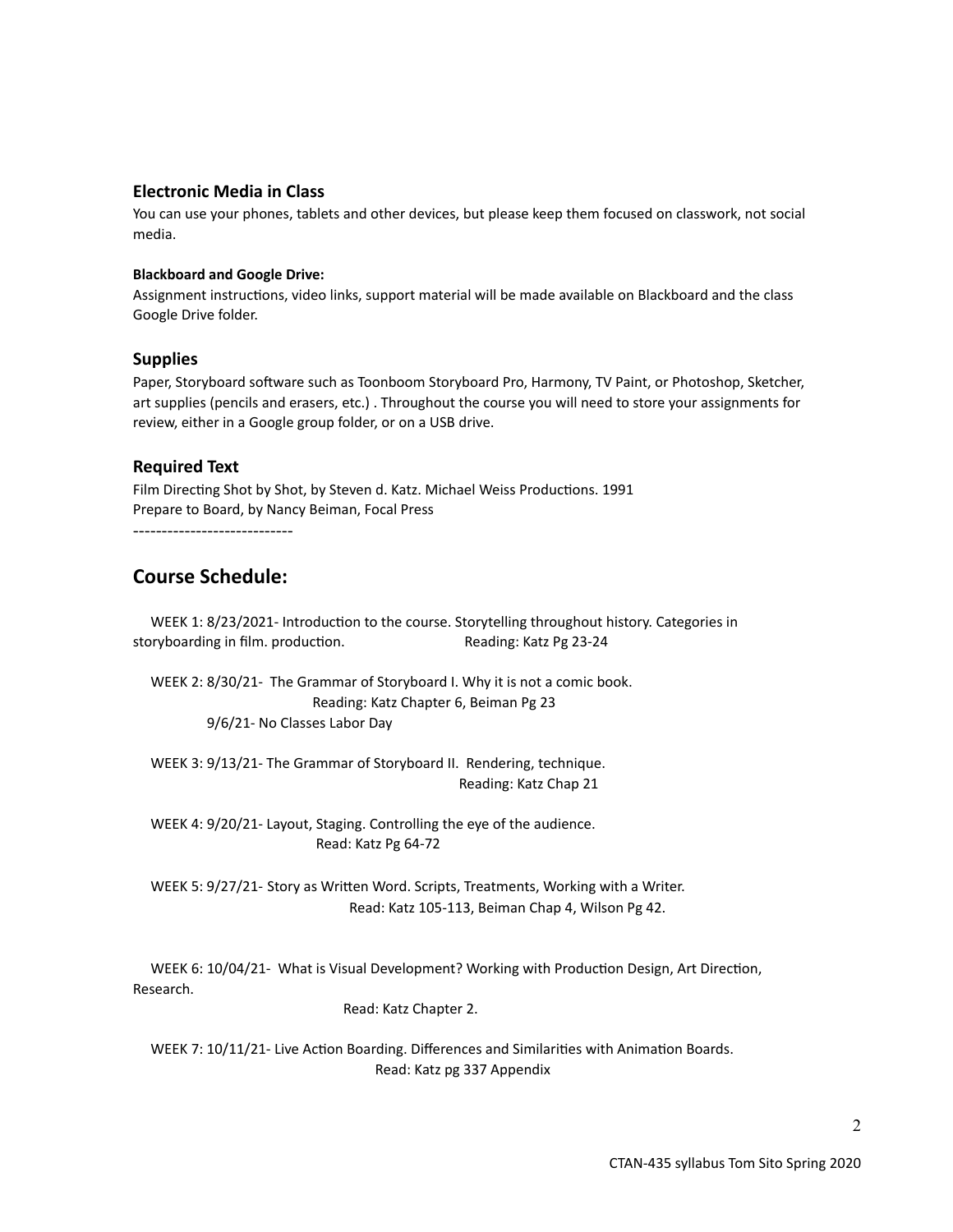WEEK 8: 10/18/21- " So is this where I'm supposed to laugh?" Comedy. Read: Beiman Chap 14

 WEEK 9: 10/25/21- Production Boards for TV vs Theatrical. Read: Beiman Pg 26

 WEEK 10: 11/01/21- Working with Music. Song Sequences and titles. Read: Beiman Pg 189

 WEEK 11: 11/08/21 " You have to kill me! I want you to kill me!" The art of the Pitch. Read: Beiman Chap 18

 WEEK 12: 11/15/21 " Okay, if you Want it That Way…" Working with a Director. **FINAL PROJECT ASSIGNMENT**

 WEEK 13: 11/22/21. Creating Storyreels, Read: Katz Pg 24-25

WEEK 14: 11/29/21. Conclusions, Review

**STUDY DAYS** 12/4-12/7

 **FINALS** 12/15 11am-1pm .**Final Project Due**. This will be a virtual session to view student work. Final projects will be submitted to the SA to be arranged in the class folder in Google Groups for review.

#### **SUGGESTED ADDITIONAL READING**

- THE FIVE C'S OF CINEMATOGRAPHY- by Joseph V. Mascelli, Silman-James Press.
- ROWLAND WILSON'S TRADE SECRETS by Suzanne Lemieux-Wilson, (Focal/Elsevier press, London 2009.)

#### **Academic Conduct:**

Plagiarism – presenting someone else's ideas as your own, either verbatim or recast in your own words – is a serious academic offense with serious consequences. Please familiarize yourself with the discussion of plagiarism in SCampus in Part B, Section 11, "Behavior Violating University Standards" [policy.usc.edu/](https://policy.usc.edu/scampus-part-b/) [scampus-part-b.](https://policy.usc.edu/scampus-part-b/) Other forms of academic dishonesty are equally unacceptable. See additional information in SCampus and university policies on scientific misconduct, [policy.usc.edu/scientific-misconduct.](http://policy.usc.edu/scientific-misconduct)

#### **Support Systems:**

*Counseling and Mental Health - (213) 740-9355 – 24/7 on call* [studenthealth.usc.edu/counseling](https://studenthealth.usc.edu/counseling/)

Free and confidential mental health treatment for students, including short-term psychotherapy, group counseling, stress fitness workshops, and crisis intervention.

*Student Health Leave Coordinator* – 213-821-4710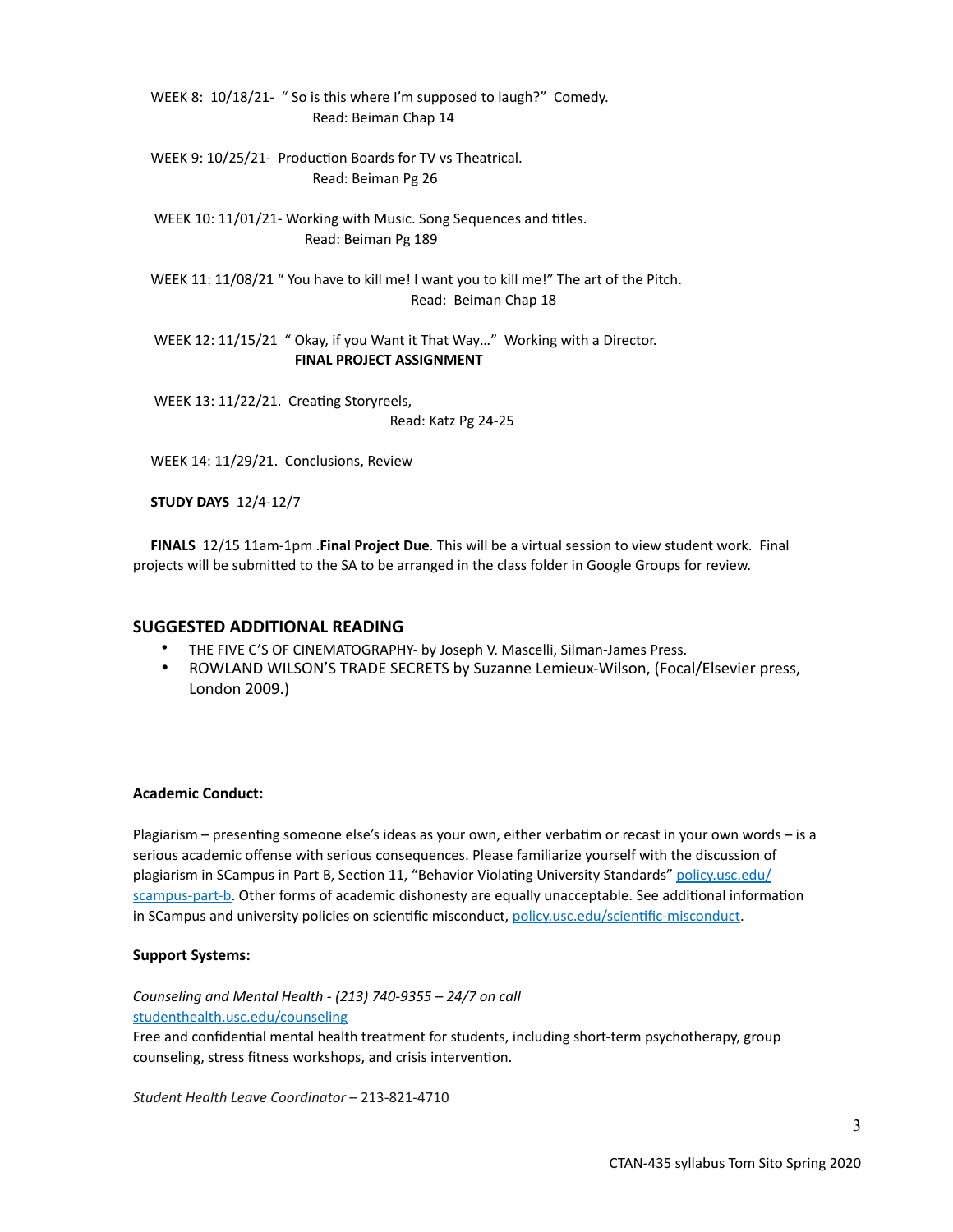Located in the USC Support and Advocacy office, the Health Leave Coordinator processes requests for health leaves of absence and advocates for students taking such leaves when needed. <https://policy.usc.edu/student-health-leave-absence/>

#### *National Suicide Prevention Lifeline - 1 (800) 273-8255 – 24/7 on call* [suicidepreventionlifeline.org](http://www.suicidepreventionlifeline.org/)

Free and confidential emotional support to people in suicidal crisis or emotional distress 24 hours a day, 7 days a week.

## *Relationship and Sexual Violence Prevention and Services (RSVP) - (213) 740-9355(WELL), press "0" after hours – 24/7 on call*

#### [studenthealth.usc.edu/sexual-assault](https://studenthealth.usc.edu/sexual-assault/)

Free and confidential therapy services, workshops, and training for situations related to gender-based harm.

# *Office of Equity and Diversity (OED)- (213) 740-5086 | Title IX – (213) 821-8298* [equity.usc.edu](https://equity.usc.edu/), [titleix.usc.edu](http://titleix.usc.edu)

Information about how to get help or help someone affected by harassment or discrimination, rights of protected classes, reporting options, and additional resources for students, faculty, staff, visitors, and applicants. The university prohibits discrimination or harassment based on the following *protected characteristics*: race, color, national origin, ancestry, religion, sex, gender, gender identity, gender expression, sexual orientation, age, physical disability, medical condition, mental disability, marital status, pregnancy, veteran status, genetic information, and any other characteristic which may be specified in applicable laws and governmental regulations. The university also prohibits sexual assault, non-consensual sexual contact, sexual misconduct, intimate partner violence, stalking, malicious dissuasion, retaliation, and violation of interim measures.

### *Reporting Incidents of Bias or Harassment - (213) 740-5086 or (213) 821-8298* [usc-advocate.symplicity.com/care\\_report](https://usc-advocate.symplicity.com/care_report/)

Avenue to report incidents of bias, hate crimes, and microaggressions to the Office of Equity and Diversity | Title IX for appropriate investigation, supportive measures, and response.

#### *The Office of Disability Services and Programs - (213) 740-0776* [dsp.usc.edu](http://dsp.usc.edu/)

Support and accommodations for students with disabilities. Services include assistance in providing readers/ notetakers/interpreters, special accommodations for test taking needs, assistance with architectural barriers, assistive technology, and support for individual needs.

# *Campus Support & Intervention - (213) 821-4710*

#### [campussupport.usc.edu](https://campussupport.usc.edu/)

Assists students and families in resolving complex personal, financial, and academic issues adversely affecting their success as a student.

#### *Diversity at USC - (213) 740-2101*

#### [diversity.usc.edu](https://diversity.usc.edu/)

Information on events, programs and training, the Provost's Diversity and Inclusion Council, Diversity Liaisons for each academic school, chronology, participation, and various resources for students.

*USC Emergency - UPC: (213) 740-4321, HSC: (323) 442-1000 – 24/7 on call*  [dps.usc.edu,](http://dps.usc.edu/) [emergency.usc.edu](http://emergency.usc.edu/)